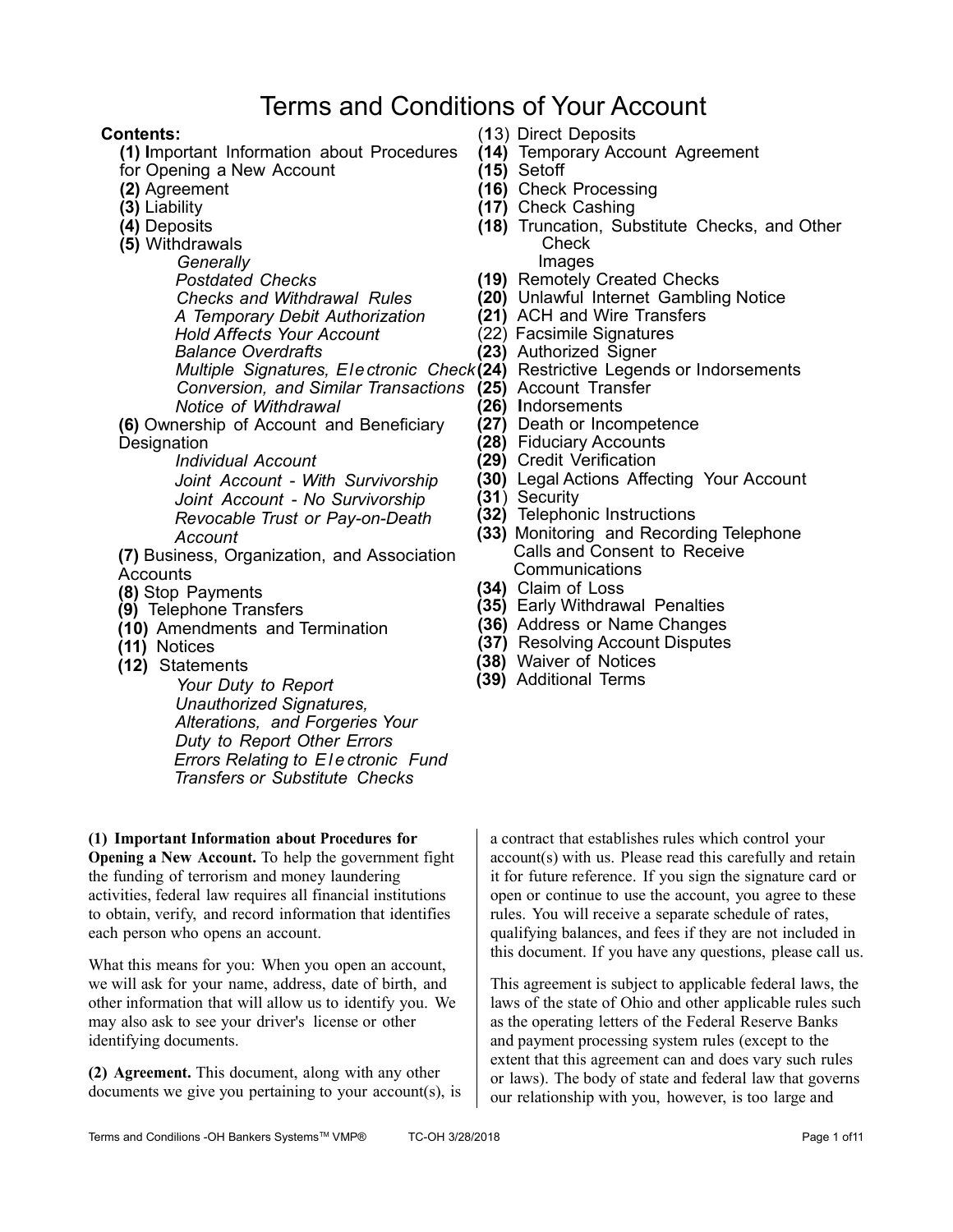complex to be reproduced here. The purpose of this document is to:

1. summarize some laws that apply to common transactions;

2. establish rules to cover transactions or events which the law does not regulate;

3. establish rules for certain transactions or events which the law regulates but permits variation by agreement; and

4. give you disclosures of some of our policies to which you may be entitled or in which you may be interested.

If any provision of this document is found to be unenforceable according to its terms, all remaining provisions will continue in full force and effect. We may permit some variations from our standard agreement, but we must agree to any variation in writing either on the signature card for your account or in some other document. Nothing in this document is intended to vary our duty to act in good faith and with ordinary care when required by law.

As used in this document the words "we," "our," and "us" mean the financial institution and the words "you" and "your" mean the account holder(s) and anyone else with the authority to deposit, withdraw, or exercise control over the funds in the account. However, this agreement does not intend, and the terms "you" and "your" should not be interpreted, to expand an individual's responsibility for an organization's liability. If this account is owned by a corporation, partnership or other organization, individual liability is determined by the laws generally applicable to that type of organization. The headings in this document are for convenience or reference only and will not govern the interpretation of the provisions. Unless it would be inconsistent to do so, words and phrases used in this document should be construed so the singular includes the plural and the plural includes the singular.

(3) **Liability.** You agree, for yourself (and the person or entity you represent if you sign as a representative of another) to the terms of this account and the schedule of charges. You authorize us to deduct these charges, without notice to you, directly from the account balance as accrued. You will pay any additional reasonable charges for services you request which are not covered by this agreement.

Each of you also agrees to be jointly and severally (individually) liable for any account shortage resulting from charges or overdrafts, whether caused by you or another with access to this account. This liability is due

immediately, and can be deducted directly from the account balance whenever sufficient funds are available. You have no right to defer payment of this liability, and you are liable regardless of whether you signed the item or benefited from the charge or overdraft.

You will be liable for our costs as well as for our reasonable attorneys' fees, to the extent permitted by law, whether incurred as a result of collection or in any other dispute involving your account. This includes, but is not limited to, disputes between you and another joint owner; you and an authorized signer or similar party; or a third party claiming an interest in your account. This also includes any action

that you or a third party takes regarding the account that causes us, in good faith, to seek the advice of an attorney, whether or not we become involved in the dispute. All costs and attorneys' fees can be deducted from your account when they are incurred, without notice to you.

**(4) Deposits.** We will give only provisional credit until collection is final for any items, other than cash, we accept for deposit (including items drawn "on us"). Before settlement of any item becomes final, we act only as your agent, regardless of the form of indorsement or lack of indorsement on the item and even though we provide you provisional credit for the item. We may reverse any provisional credit for items that are lost, stolen, or returned. Unless prohibited by law, we also reserve the right to charge back to your account the amount of any item deposited to your account or cashed for you which was initially paid by the payor bank and which is later returned to us due to an allegedly forged, unauthorized or missing indorsement, claim of alteration, encoding error or other problem which in our judgment justifies reversal of credit. You authorize us to attempt to collect previously returned items without giving you notice, and in attempting to collect we may permit the payor bank to hold an item beyond the midnight deadline. Actual credit for deposits of, or payable in, foreign currency will be at the exchange rate in effect on final collection in U.S. dollars. We are not responsible for transactions by mail or outside depository until we actually record them. We will treat and record all transactions received after our "daily cutoff time" on a business day we are open, or received on a day we are not open for business, as if initiated on the next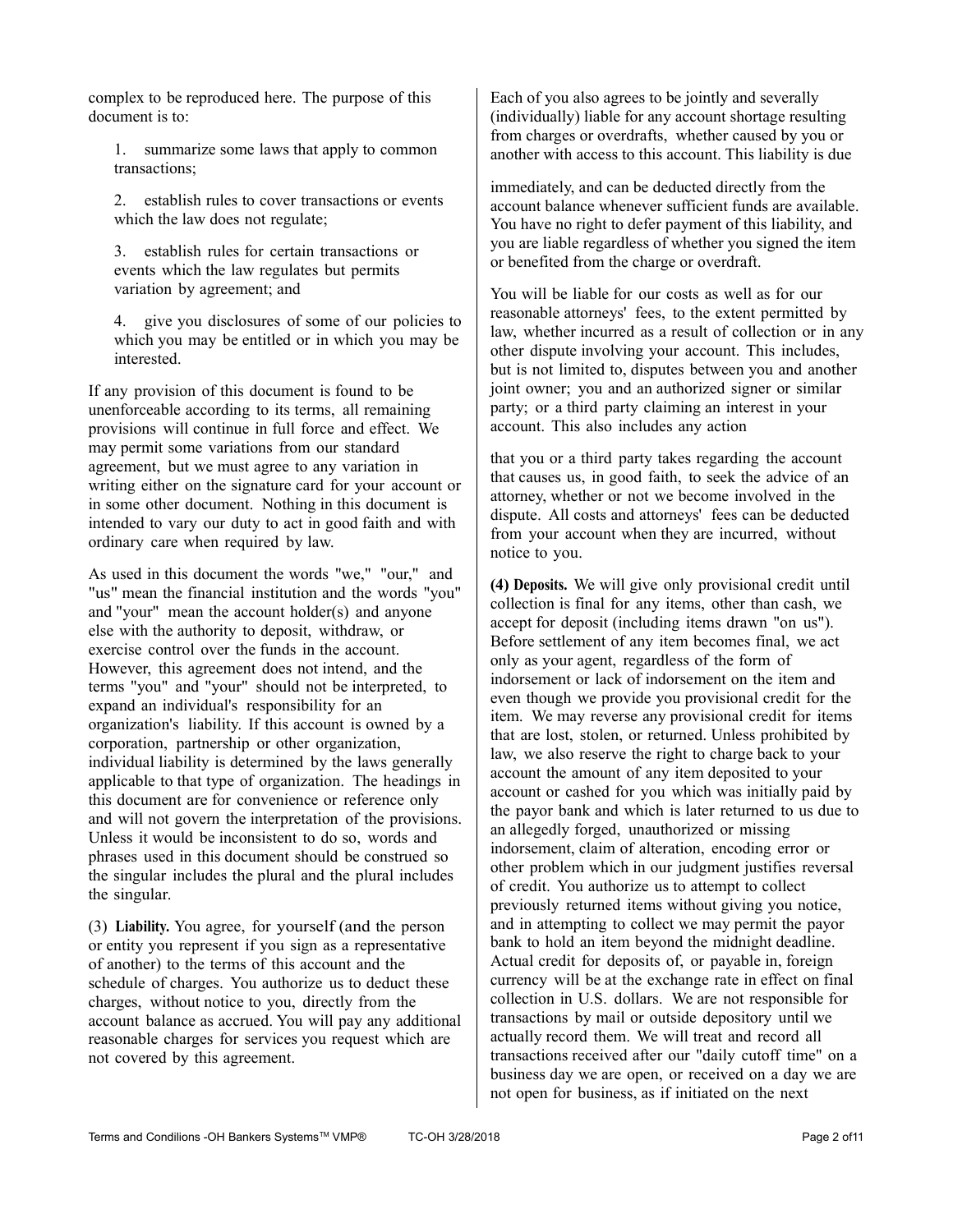business day that we are open. At our option, we may take an item for collection rather than for deposit. If we accept a third-party check for deposit, we may require any third-party indorsers to verify or guarantee their indorsements, or indorse in our presence.

#### **(5) Withdrawals.**

**Generally.** Unless clearly indicated otherwise on the account records, any of you, acting alone, who signs to open the account or has authority to make withdrawals may withdraw or transfer all or any part of the account balance at any time. Each of you (until we receive written notice to the contrary) authorizes each other person who signs or has authority to make withdrawals to indorse any item payable to you or your order for deposit to this account or any other transaction with us.

**Postdated Checks.** A postdated check is one which bears a date later than the date on which the check is written. We may properly pay and charge your account for a postdated check even though payment was made before the date of the check, unless we have received written notice of the postdating in time to have a reasonable opportunity to act. Because we process checks mechanically, your notice will not be effective and we will not be liable for failing to honor your notice unless it precisely identifies the number, date, amount and payee of the item.

**Checks and Withdrawal Rules.** If you do not purchase your check blanks from us, you must be certain that we approve the check blanks you purchase. We may refuse any withdrawal or transfer request which you attempt on forms not approved by us or by any method we do not specifically permit. We may refuse any withdrawal or transfer request which is greater in number than the frequency permitted, or which is for an amount greater or less than any withdrawal limitations. We will use the date the transaction is completed by us (as opposed to the date you initiate it) to apply the frequency limitations. In addition, we may place limitations on the account until your identity is verified.

Even if we honor a nonconforming request, we are not required to do so later. If you violate the stated transaction limitations (if any), in our discretion we may close your account or reclassify it as a transaction account. If we reclassify your account, your account will be subject to the fees and earnings rules of the new account classification.

If we are presented with an item drawn against your account that would be a "substitute check", as defined by law, but for an error or defect in the item introduced in the substitute check creation process, you agree that we may pay such item.

See the funds availability policy disclosure for information about when you can withdraw funds you deposit. For those accounts to which our funds availability policy disclosure does not apply, you can ask us when you make a deposit when those funds will be available for withdrawal. An item may be returned after the funds from the deposit of that item are made available for withdrawal. In that case, we will reverse the credit of the item. We may determine the amount of available funds in your account for the purpose of deciding whether to return an item for insufficient funds at any time between the time we receive the item and when we return the item or send a notice in lieu of return. We need only make one determination, but if we choose to make a subsequent determination, the account balance at the subsequent time will determine whether there are insufficient available funds.

**A Temporary Debit Authorization Hold Affects Your Account Balance.** On debit card purchases, merchants may request a temporary hold on your account for a specified sum of money, which may be more than the actual amount of your purchase. When this happens, our processing system cannot determine that the amount of the hold exceeds the actual amount of your purchase. This temporary hold, and the amount charged to your account, will eventually be adjusted to the actual amount of your purchase, but it may be up to three days before the adjustment is made. Until the adjustment is made, the amount of funds in your account available for other transactions will be reduced by the amount of the temporary hold. If another transaction is presented for payment in an amount greater than the funds left after the deduction of the temporary hold amount, that transaction will be a nonsufficient funds (NSF) transaction if we do not pay it or an overdraft transaction if we do pay it. You will be charged an NSF or overdraft fee according to our NSF or overdraft fee policy. You will be charged the fee even if you would have had sufficient funds in your account if the amount of the hold had been equal to the amount of your purchase.

Here is an example of how this can occur - assume for this example the following: (1) you have opted-in to our overdraft services for the payment of overdrafts on ATM and everyday debit card transactions, (2) we pay the overdraft, and (3) our overdraft fee is \$35 per overdraft, but we do not charge the overdraft fee if the transaction overdraws the account by less than \$10.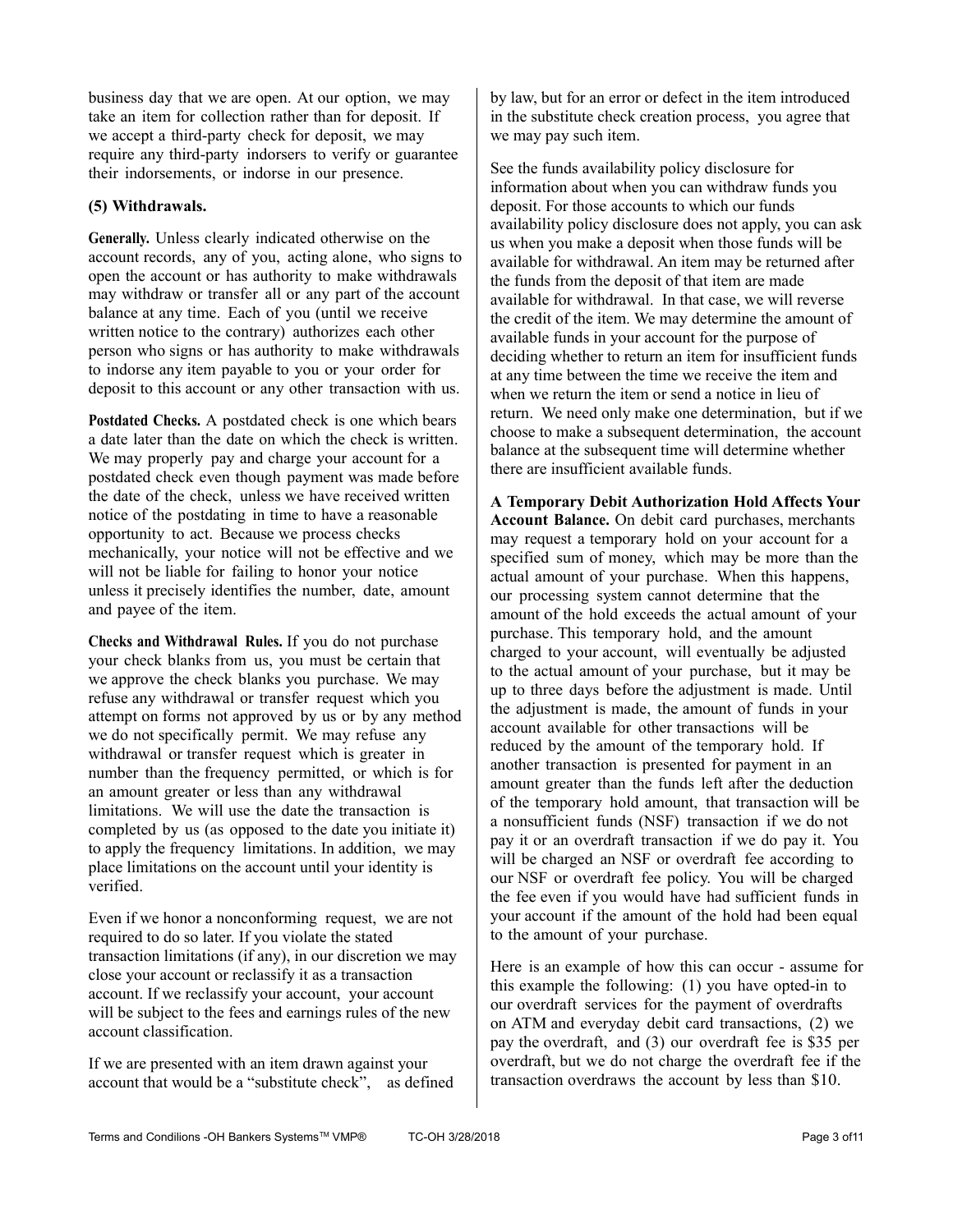You have \$120 in your account. You swipe your card at the card reader on a gasoline pump. Since it is unclear what the final bill will be, the gas station' s processing system immediately requests a hold on your account in a specified amount, for example, \$80. Our processing system authorizes a temporary hold on your account in the amount of \$80, and the gas station's processing system authorizes you to begin pumping gas. You fill your tank and the amount of gasoline you purchased is only \$50. Our processing system shows that you have \$40 in your account available for other transactions  $($120 - $80 = $40)$  even though you would have \$70 in your account available for other transactions if the amount of the temporary hold was equal to the amount of your purchase (\$120 - \$50= \$70). Later, another transaction you have authorized is presented for payment from your account in the amount of \$60 (this could be a check you have written, another debit card transaction an ACH debit or any other kind of payment request). This other transaction is presented before the amount of the temporary hold is adjusted to the amount of your purchase (remember, it may take up to three days for the adjustment to be made). Because the amount of this other transaction is greater than the amount our processing system shows is available in your account, our payment of this transaction will result in an overdraft transaction. Because the transaction overdraws your account by \$20, your account Will be assessed the overdraft fee of \$35 according to our overdraft fee policy. You will be charged this \$35 fee according to our policy even though you would have had enough money in your account to cover the \$60 transaction if your account had only been debited the amount of your purchase rather than the amount of the temporary hold or if the temporary hold had already been adjusted to the actual amount of your purchase.

**Overdrafts.** You understand that we may, at our discretion, honor withdrawal requests that overdraw your account. However, the fact that we may honor withdrawal requests that overdraw the account balance does not obligate us to do so later. So you can NOT rely on us to pay overdrafts on your account regardless of how frequently or under what circumstances we have paid overdrafts on your account in the past. We can change our practice of paying overdrafts on your account without notice to you. You can ask us if we have other account services that might be available to you where we commit to paying overdrafts under certain circumstances, such as an overdraft protection line-of-credit or a plan to sweep funds from another account you have with us. You agree that we may charge fees for overdrafts. For consumer accounts, we will not charge fees for overdrafts caused

by ATM withdrawals or one-time debit card transactions if you have not opted-in to that service. We may use subsequent deposits, including direct deposits of social security or other government benefits, to cover such overdrafts and overdraft fees.

Multiple Signatures, Electronic Check Conversion, and Similar Transactions. An electronic check conversion transaction is a transaction where a check or similar item is converted into an electronic fund transfer as defined in the Electronic Fund Transfers regulation. In these types of transactions, the check or similar item is either removed from circulation (truncated) or given back to you. As a result, we have no opportunity to review the check to examine the signatures on the item. You agree that, as to these or any items as to which we have no opportunity to examine the signatures, you waive any requirement of multiple signatures.

**Notice of Withdrawal.** We reserve the right to require not less than 7 days' notice in writing before each withdrawal from an interest-bearing account other than a time deposit or demand deposit, or from any other savings account as defined by Regulation D. (The law requires us to reserve this right, but it is not our general policy to use it.) Withdrawals from a time account prior to maturity or prior to any notice period may be restricted and may be subject to penalty. See your notice of penalty for early withdrawal.

#### **(6) Ownership of Account and Beneficiary**

**Designation.** These rules apply to this account depending on the form of ownership and beneficiary designation, if any, specified on the account records. We make no representations as to the appropriateness or effect of the ownership and beneficiary designations, except as they determine to whom we pay the account funds.

**Individual Account**. This is an account in the name of one person.

**Joint Account - With Survivorship.** (And Not Tenants) In Common). This is an account in the name of two or more persons. Each of you intend that when you die the balance in the account (subject to any previous pledge to which we have agreed) will belong to the survivor(s). If two or more of you survive, you will own the balance in the account as joint tenants with survivorship and not as tenants in common.

**Joint Account - No Survivorship.** (As Tenants In Common). This is owned by two or more persons, but none of you intend (merely by opening this account) to create any right of survivorship in any other person. We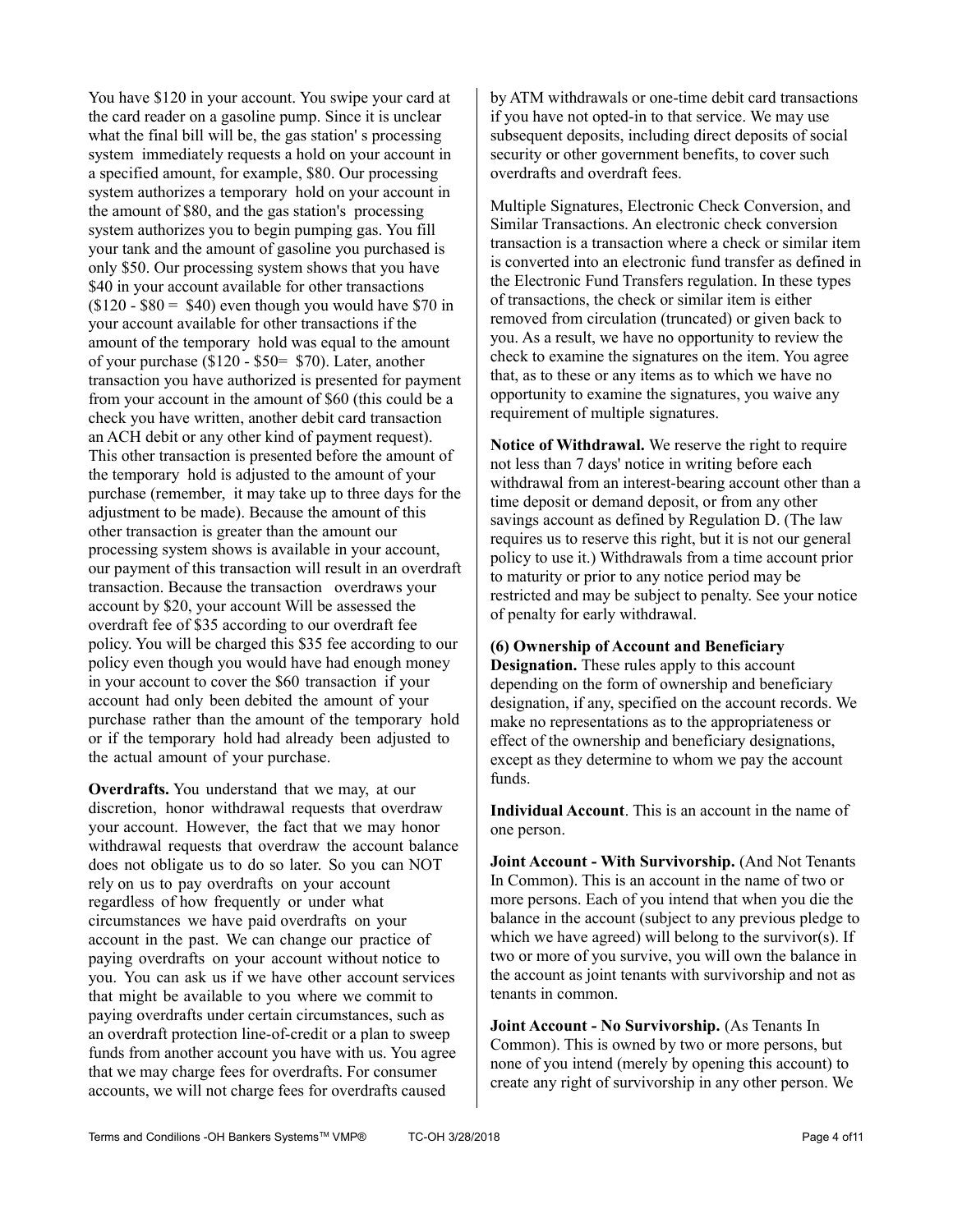encourage you to agree and tell us in writing of the percentage of the deposit contributed by each of you.

This information will not, however, affect the "number of signatures" necessary for withdrawal.

**Revocable Trust or Pay-on-Death Account.** If two or more of you create this type of account, you own the account jointly with survivorship. Beneficiaries cannot withdraw unless: (1) all persons creating the account die, and (2) the beneficiary is then living. If two or more beneficiaries are named and survive the death of all persons creating the account, beneficiaries will own this account in equal shares, without right of survivorship.

The person(s) creating either of these account types may: (1) change beneficiaries, (2) change account types, and (3) withdraw all or part of the account funds at any time.

#### **(7) Business, Organization, and Association**

**Accounts.** Earnings in the form of interest, dividends, or credits will be paid only on collected funds, unless otherwise provided by law or our policy. You represent that you have the authority to open and conduct business on this account on behalf of the entity. We may require the governing body of the entity opening the account to give us a separate authorization telling us who is authorized to act on its behalf. We will honor the authorization until we receive written notice of a change from the governing body of the entity.

**(8) Stop Payments.** Unless otherwise provided, the rules in this section cover stopping payment of items such as checks and drafts. Rules for stopping payment of other types of transfers of funds, such as consumer electronic fund transfers, may be established by law or our policy. If we have not disclosed these rules to you elsewhere, you may ask us about those rules.

We may accept an order to stop payment on any item from any one of you. You must make any stop-payment order in the manner required by law and we must receive it in time to give us a reasonable opportunity to act on it before our stop-payment cutoff time. Because stoppayment orders are handled by computers, to be effective, your stop-payment order must precisely identify the number, date, and amount of the item, and the payee.

You may stop payment on any item drawn on your account whether you sign the item or not. Generally, if your stop-payment order is given to us in writing it is effective for six months. Your order will lapse after that time if you do not renew the order in writing before the end of the six-month period. If the original stop-payment order was oral your stop-payment order will lapse after

14 calendar days if you do not confirm your order in writing within that time period. We are not obligated to notify you when a stop-payment order expires. A release of the stop-payment request may be made only by the person who initiated the stop-payment order.

If you stop payment on an item and we incur any damages or expenses because of the stop payment, you agree to indemnify us for those damages or expenses, including attorneys' fees. You assign to us all rights against the payee or any other holder of the item. You agree to cooperate with us in any legal actions that we may take against such

persons. You should be aware that anyone holding the item may be entitled to enforce payment against you despite the stop-payment order.

Our stop-payment cutoff time is one hour after the opening of the next banking day after the banking day on which we receive the item. Additional limitations on our obligation to stop payment are provided by law (e. g., we paid the item in cash or we certified the item).

**(9) Telephone Transfers.** A telephone transfer of funds from this account to another account with us, if otherwise arranged for or permitted, may be made by the same persons and under the same conditions generally applicable to withdrawals made in writing. Unless a different limitation is disclosed in writing, we restrict the number of transfers from a savings account to another account or to third parties, to a maximum of six per month (less the number of "preauthorized transfers" during the month). Other account transfer restrictions may be described elsewhere.

**(10) Amendments and Termination.** We may change any term of this agreement. Rules governing changes in interest rates are provided separately in the Truth-in Savings disclosure or in another document. For other changes, we will give you reasonable notice in writing or by any other method permitted by law. We may also close this account at any time upon reasonable notice to you and tender of the account balance personally or by mail. Items presented for payment after the account is closed may be dishonored. When you close your account, you are responsible for leaving enough money in the account to cover any outstanding items to be paid from the account. Reasonable notice depends on the circumstances, and in some cases such .as when we cannot verity your identity or we suspect fraud, it might be reasonable for us to give you notice after the change or account closure becomes effective. For instance, if we suspect fraudulent activity with respect to your account, we might immediately freeze or close your account and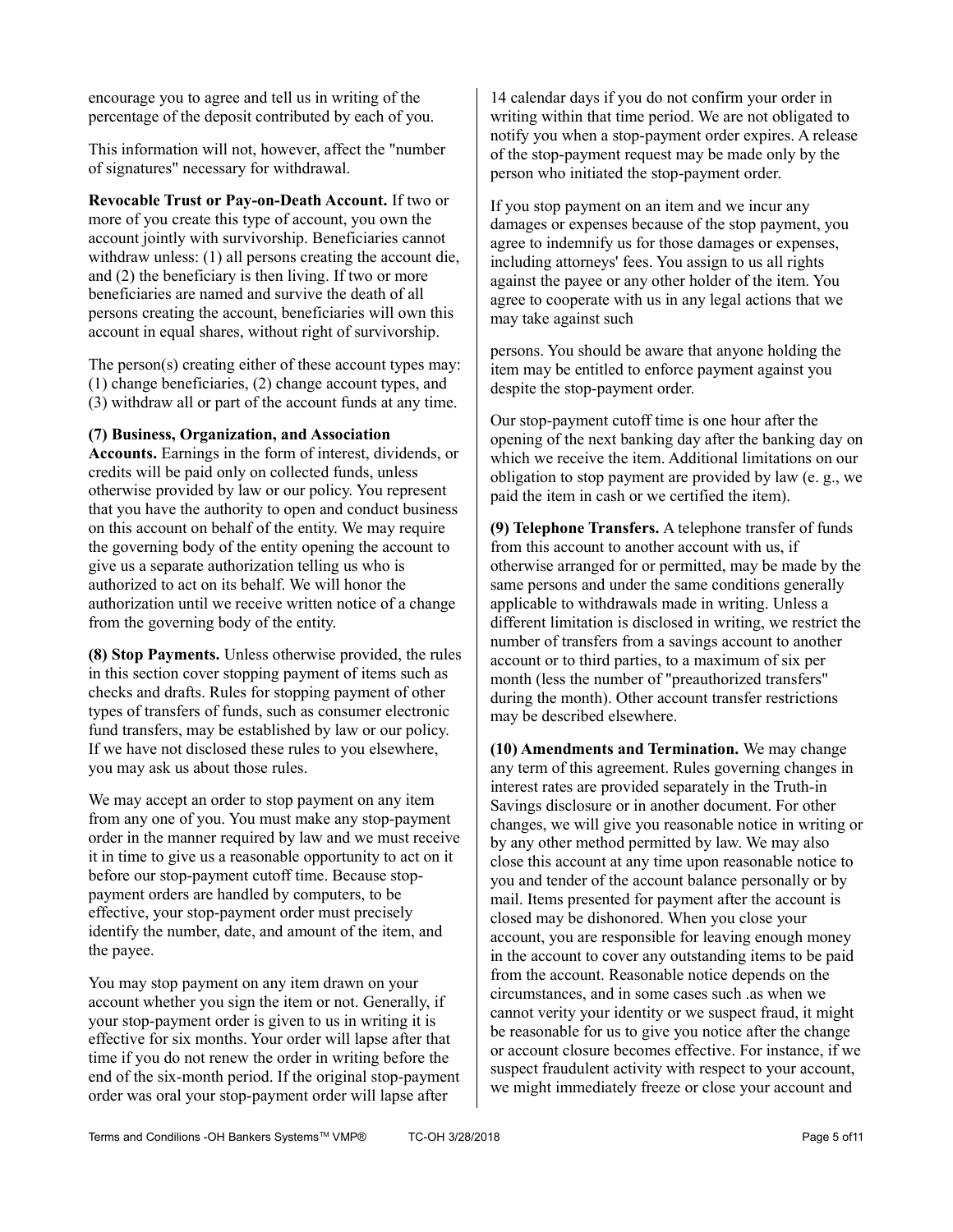then give you notice. If we have notified you of a change in any term of your account and you continue to have your account after the effective date of the change, you have agreed to the new term(s).

**(11) Notices.** Any written notice you give us is effective when we actually receive it, and it must be given to us according to the specific delivery instructions provided elsewhere, if any. We must receive it in time to have a reasonable opportunity to act on it. If the notice is regarding a check or other item, you must give us sufficient information to be able to identify the check or item, including the precise check or item number, amount, date and payee. Written notice we give you is effective when it is deposited in the United States Mail with proper postage and addressed to your mailing address we have on file. Notice to any of you is notice to all of you.

## **(12) Statements.**

**Your Duty to Report Unauthorized Signatures, Alterations, and Forgeries.** You must examine your statement of account with "reasonable promptness." If you discover (or reasonably should have discovered) any unauthorized signatures or alterations, you must promptly notify us of the relevant facts. As between you and us, if you fail to do either of these duties, you will have to either share the loss with us or bear the loss entirely yourself (depending on whether we used ordinary care and, if not, whether we substantially contributed to the loss). The loss could be not only with respect to items on the statement but other items with unauthorized signatures or alterations by the same wrongdoer.

You agree that the time you have to examine your statement and report to us will depend on the circumstances, but will not, in any circumstance, exceed a total of 30 days from when the statement is first sent or made available to you.

You further agree that if you fail to report any unauthorized signatures, alterations or forgeries in your account within 60 days of when we first send or make the statement available, you cannot assert a claim against us on any items in that statement, and as between you and us the loss will be entirely yours. This 60-day limitation is without regard to whether we used ordinary care. The limitation in this paragraph is in addition to that contained in the first paragraph of this section.

**Your Duty to Report Other Errors.** In addition to your duty to review your statements for unauthorized signatures, alterations and forgeries, you agree to

examine your statement with reasonable promptness for any other error- such as an encoding error. In addition, if you receive or we make available either your items or images of your items, you must examine them for any unauthorized or missing indorsements or any other problems. You agree that the time you have to examine your statement and items and report to us will depend on the circumstances. However, this time period shall not exceed 60 days. Failure to examine your statement and items and report any errors to us within 60 days of when we first send or make the statement available precludes you from asserting a claim against us for any errors on items identified in that statement and as between you and us the loss will be entirely yours.

**Errors Relating to Electronic Fund Transfers or** 

**Substitute Checks** *(For consumer accounts only).* For information on errors relating to electronic fund transfers (e. g., computer, debit card or ATM transactions) refer to your Electronic Fund Transfers disclosure and the sections on consumer liability and error resolution. For information on errors relating to a substitute check you received, refer to your disclosure entitled Substitute Checks and Your Rights.

**(13) Direct Deposits.** If we are required for any reason to reimburse the federal government for all or any portion of a benefit payment that was directly deposited into your account, you authorize us to deduct the amount of our liability to the federal government from the account or from any other account you have with us, without prior notice and at any time, except as prohibited by law. We may also use any other legal remedy to recover the amount of our liability.

**(14) Temporary Account Agreement.** If the account documentation indicates that this is a temporary account agreement, each person who signs to open the account or has authority to make withdrawals (except as indicated to the contrary) may transact business on this account. However, we may at some time in the future restrict or prohibit further use of this account if you fail to comply with the requirements we have imposed within a reasonable time.

**(15) Setoff.** We may (without prior notice and when permitted by law) set off the funds in this account against any due and payable debt any of you owe us now or in the future. If this account is owned by one or more of you as individuals, we may set off any funds in the account against a due and payable debt a partnership owes us now or in the future, to the extent of your liability as a partner for the partnership debt. If your debt arises from a promissory note, then the amount of the due and payable debt will be the full amount we have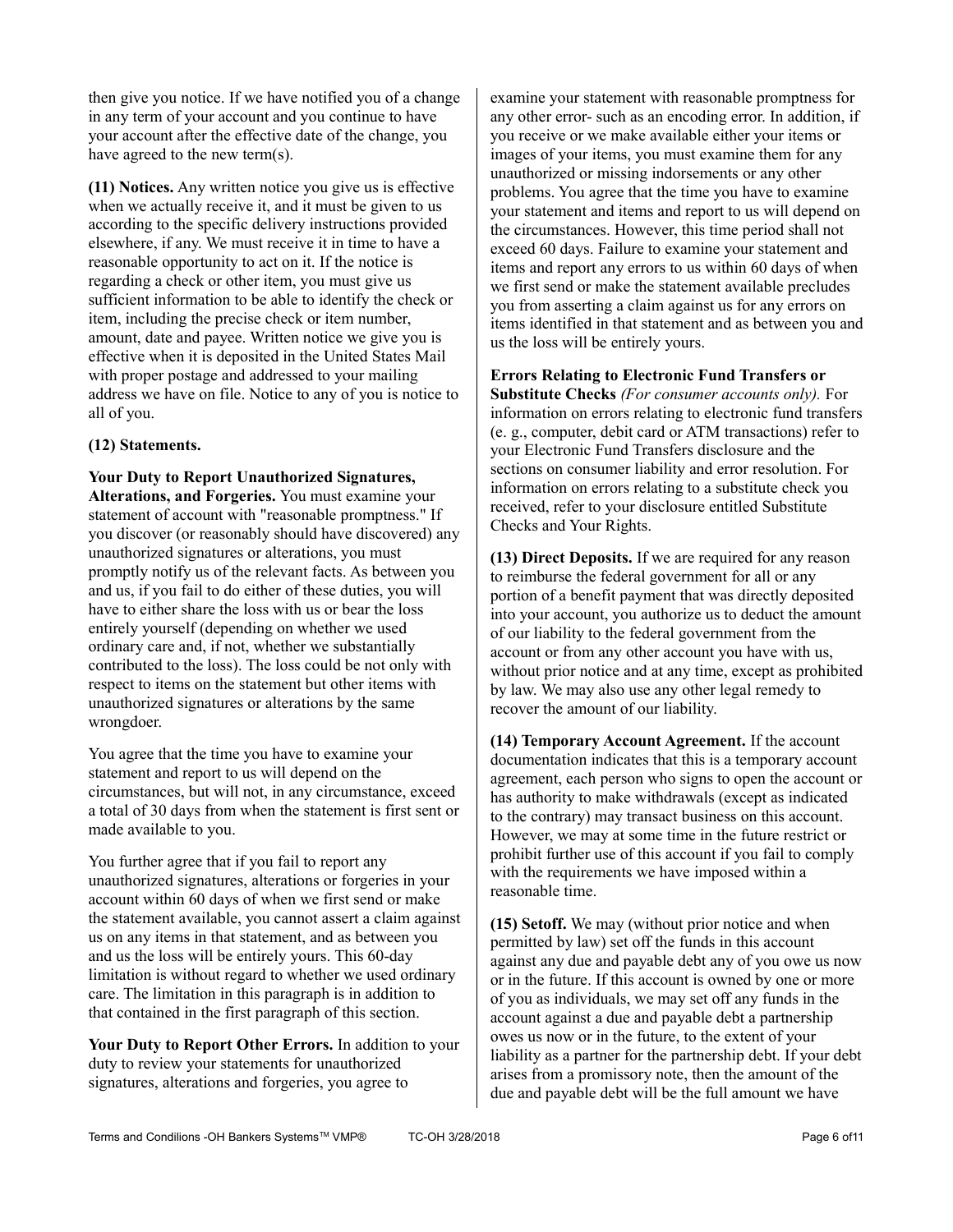demanded, as entitled under the terms of the note, and this amount may include any portion of the balance for which we have properly accelerated the due date.

This right of setoff does not apply to this account if prohibited by law. For example, the right of setoff does not apply to this account if: (a) it is an Individual Retirement Account or similar tax-deferred account, or (b) the debt is created by a consumer credit transaction under a credit card plan (but this does not affect our rights under any consensual security interest), or (c) the debtor' s right of withdrawal only arises in a representative capacity, or (d) setoff is prohibited by the Military Lending Act or its implementing regulations. We will not be liable for the dishonor of any check when the dishonor occurs because we set off a debt against this account. You agree to hold us harmless from any claim arising as a result of our exercise of our right of setoff.

**(16) Check Processing.** We process items mechanically by relying solely on the information encoded in magnetic ink along the bottom of the items. This means that we do not individually examine all of your items to determine if the item is properly completed, signed and indorsed or to determine if it contains any information other than what is encoded in magnetic ink. You agree that we have exercised ordinary care if our automated processing is consistent with general banking practice, even though we do not inspect each item. Because we do not inspect each item, if you write a check to multiple payees, we can properly pay the check regardless of the number of indorsements unless you notify us in writing that the check requires multiple indorsements. We must receive the notice in time for us to have a reasonable opportunity to act on it, and you must tell us the precise date of the check, amount, check number and payee. We are not responsible for any unauthorized signature or alteration that would not be identified by a reasonable inspection of the item. Using an automated process helps us keep costs down for you and all account holders.

**(17) Check Cashing.** We may charge a fee for anyone that does not have an account with us who is cashing a check, draft or other instrument written on your account.

We may also require reasonable identification to cash such a check, draft or other instrument. We can decide what identification is reasonable under the circumstances and such identification may be documentary or physical and may include collecting a thumbprint or fingerprint.

**(18) Truncation, Substitute Checks, and Other Check Images.** If you truncate an original check and create a substitute check, or other paper or electronic image of the original check, you warrant that no one will be asked

to make payment on the original check, a substitute check or any other electronic or paper image, if the payment obligation relating to the original check has already been paid. You also warrant that any substitute check that you create conforms to the legal requirements and generally accepted specifications for substitute checks. You agree to retain the original check in conformance with our internal policy for retaining original checks. You agree to indemnify us for any loss we may incur from any truncated check transaction you initiate. We can refuse to accept substitute checks that have not previously been warranted by a bank or other financial institution in conformance with the Check 21 Act. Unless specifically stated in a separate agreement between you and us, we do not have to accept any other electronic or paper image of an original check.

**(19) Remotely Created Checks.** Like any standard check or draft, a remotely created check (sometimes called a tele-check, preauthorized draft or demand draft) is a check or draft that can be used to withdraw money from an account. Unlike a typical check or draft, however, a remotely created check is not issued by the paying bank and does not contain the signature of the account owner (or a signature purported to be the signature of the account owner). In place of a signature, the check usually has a statement that the owner authorized the check or has the owner' s name typed or printed on the signature line.

You warrant and agree to the following for every remotely created check we receive from you for deposit or collection: (1) you have received express and verifiable authorization to create the check in the amount and to the payee that appears on the check; (2) you will maintain proof of the authorization for at least 2 years from the date of the authorization, and supply us the proof if we ask; and (3) if a check is returned you owe us the amount of the check, regardless of when the check is returned. We may take funds from your account to pay the amount you owe us and if there are insufficient funds in your account, you still we us the remaining balance.

**(20) Unlawful Internet Gambling Notice.** Restricted transactions as defined in Federal Reserve Regulation GG are prohibited from being processed through this account or relationship. Restricted transactions generally include, but are not limited to, those in which credit, electronic fund transfers, checks, or drafts are knowingly accepted by gambling businesses in connection with the participation by others in unlawful Internet gambling.

**(21) CH and Wire Transfers.** This agreement is subject to Article 4A of the Uniform Commercial Code - Fund Transfers as adopted in the state in which you have your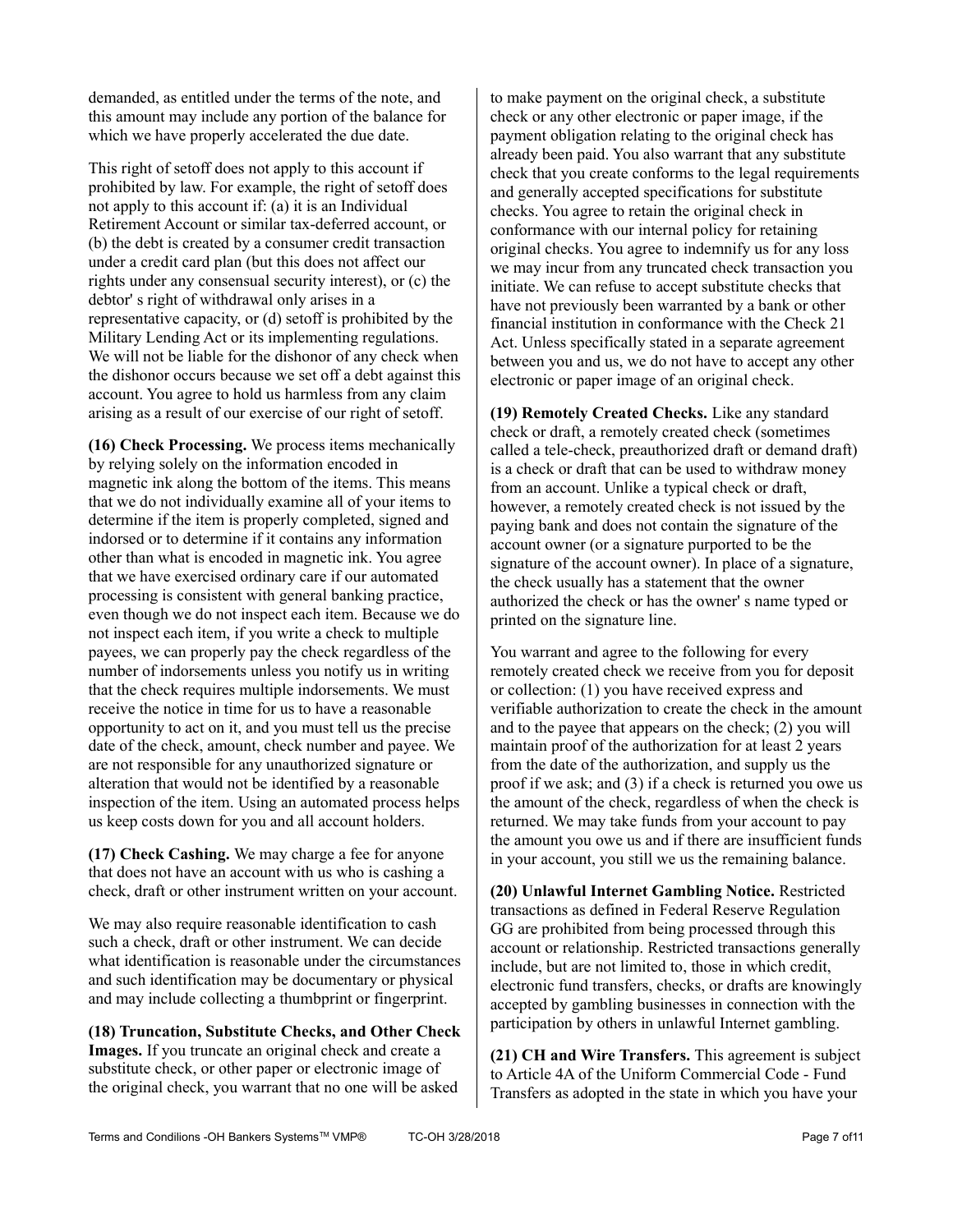account with us. If you originate a fund transfer and you identify by name and number a beneficiary financial institution, an intermediary financial institution or a beneficiary, we and every receiving or beneficiary financial institution may rely on the identifying number to make payment. We may rely on the number even if it identifies a financial institution, person ·or account other than the one name. You agree to be bound by automated clearing house association rules. These rules provide, among other things, that payments made to you, or originated by you, are provisional until final settlement is made through a Federal Reserve Bank or payment is otherwise made as provided in Article 4A-403(a) of the Uniform Commercial Code. If we do not receive such payment, we are entitled to a refund from you in the amount credited to your account and the party originating such payment will not be considered to have paid the amount so credited. Credit entries may be made by ACH. If we receive a payment order to credit an account you have with us by wire or ACH, we are not required to give you any notice of the payment order or credit.

**(22) Facsimile Signatures.** Unless you make advance arrangements with us, we have no obligation to honor facsimile signatures on your checks or other orders. If we do agree to honor items containing facsimile signatures, you authorize us, at any time, to charge you for all checks, drafts, or other orders, for the payment of money, that are drawn on us. You give us this authority regardless of by whom or by what means the facsimile signature(s) may have been affixed so long as they resemble the facsimile signature specimen filed with us and contain the required number of signatures for this purpose. You must notify us at once if you suspect that your facsimile signature is being or has been misused.

**(23) Authorized Signer** *(Individual Accounts only*). A single individual is the owner. The authorized signer is merely designated to conduct transactions on the owner' s behalf. The owner does not give up any rights to act on the account, and the authorized signer may not in any manner affect the rights of the owner or beneficiaries, if any, other than by withdrawing funds from the account. The owner is responsible for any transactions of the authorized signer. We undertake no obligation to monitor transactions to determine that they are on the owner' s behalf. The owner may terminate the authorization at any time, and the authorization is automatically terminated by the death of the owner. However, we may continue to honor the transactions of the authorized signer until: (a) we have received written notice or have actual knowledge of the termination of authority, and (b) we have a reasonable opportunity to act on that notice or

knowledge. We may refuse to accept the designation of an authorized signer.

**(24) Restrictive Legends or Indorsements.** The automated processing of the large volume of checks we receive prevents us from inspecting or looking for restrictive legends, restrictive indorsements or other special instructions on every check. Examples of restrictive legends checks are "must be presented within 90 days" or not valid for more than \$1,000. 00." The payee's signature the words "for deposit only" is an example of a restrictive indorsement. For this reason, we are not required to honor any restrictive legend or indorsement, or other special instruction placed on checks you write unless we have agreed in writing to the restriction or instruction. Unless we have agreed in writing, we are not responsible for any losses, claims, damages, or expenses that result from your placement of these restrictions or instructions on your checks.

**(25) Account Transfer.** This account may not be transferred or assigned without our prior written consent.

**(26) Indorsements.** We may accept for deposit any item payable to you or your order, even if they are not indorsed by you. We may give cash back to any one of you. We may supply any missing indorsement(s) for any item we accept for deposit or collection, and you warrant that all indorsements are genuine.

To ensure that your check or share draft is processed without delay, you must indorse it (sign it on the back) in a specific area. Your entire indorsement (whether a signature or a stamp) along with any other indorsement information (e. g., additional indorsements, ID information driver's license number, etc.) must fall within 1 112" of the "trailing edge" of a check. Indorsements must be made in blue or black ink, so that they are readable by automated check processing equipment.

As you look at the front of a check, the "trailing edge" is the left edge. When you flip the check over, be sure to keep all indorsement information within 1 112" of that edge.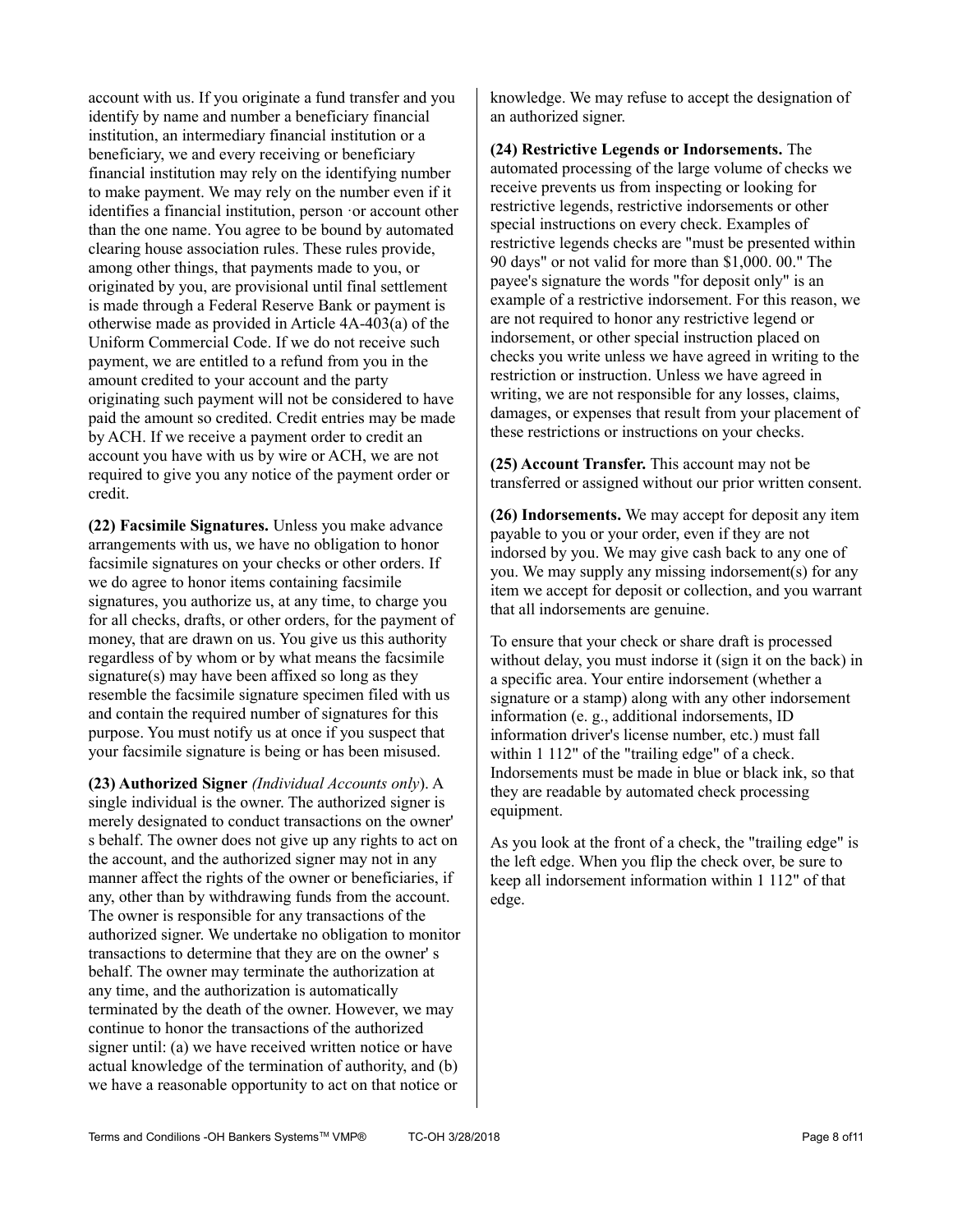

It is important that you confine the indorsement information to this area since the remaining blank space will be used by others in the processing of the check to place additional needed indorsements and information. You agree that you will indemnify, defend, and hold us harmless for any loss, liability, damage or expense that occurs because your indorsement, another indorsement, or information you have printed on the back of the check obscures our indorsement. These indorsement guidelines apply to both personal and business checks.

**(27) Death or Incompetence.** You agree to notify us promptly if any person with a right to withdraw funds from your account(s) dies or is adjudicated (determined by the appropriate official) incompetent. We may continue to honor your checks, items, and instructions until: (a) we know of your death or adjudication of incompetence, and (b) we have had a reasonable opportunity to act on that knowledge. You agree that we may pay or certify checks drawn on or before the date of death or adjudication of incompetence for up to ten (10) days after your death or adjudication of incompetence unless ordered to stop payment by someone claiming an interest in the account.

**(28) Fiduciary Accounts.** Accounts may be opened by a person acting in a fiduciary capacity. A fiduciary is someone who is appointed to act on behalf of and for the benefit of another. We are not responsible for the actions of a fiduciary, including the misuse of funds. This account may be opened and maintained by a person or persons named as a trustee under a written trust agreement, or as executors, administrators, or conservators under court orders. You understand that by merely opening such an account, we are not acting in the capacity of a trustee in connection with the trust nor do we undertake any obligation to monitor or enforce the terms of the trust or letters. that we may charge for certain legal actions.

**(31) Security.** It is your responsibility to protect the account numbers and electronic access devices (e. g., an ATM card) we provide you for your account(s). Do not discuss, compare, or share information about your account number(s) with anyone unless you are willing to give them full use of your money. An account number can be used by thieves to issue an electronic debit or to encode your number on a false demand draft which looks like and functions like an authorized check. If you furnish your access device and grant actual authority to make transfers to another person (a family member or coworker, for example) who then exceeds that authority, you are liable for the transfers unless we have been notified that transfers by that person are no longer authorized. Your account number can also be used to electronically remove money from your account, and payment can be made from your account even though you did not contact us directly and order the payment. You must also take precaution in safeguarding your blank checks. Notify us at once if you believe your checks have been lost or stolen. As between you and us, if you are negligent in safeguarding your checks, you must bear the loss entirely yourself or share the loss with us (we may have to share some of the loss if we failed to use ordinary care and if we substantially contributed to the loss).

Except for consumer electronic funds transfers subject to Regulation E, you agree that if we offer you services appropriate for your account to help identify and limit fraud or other unauthorized transactions against your account, such as positive pay or commercially reasonable security procedures, and you reject those services, you will be responsible for any fraudulent or unauthorized transactions which could have been prevented by the services we offered, unless we acted in bad faith or to the extent our negligence contributed to the loss. If we offered a commercially reasonable security procedure which you reject, you agree that you are responsible for any payment order, whether authorized or not, that we accept in compliance with an alternative security procedure that you have selected.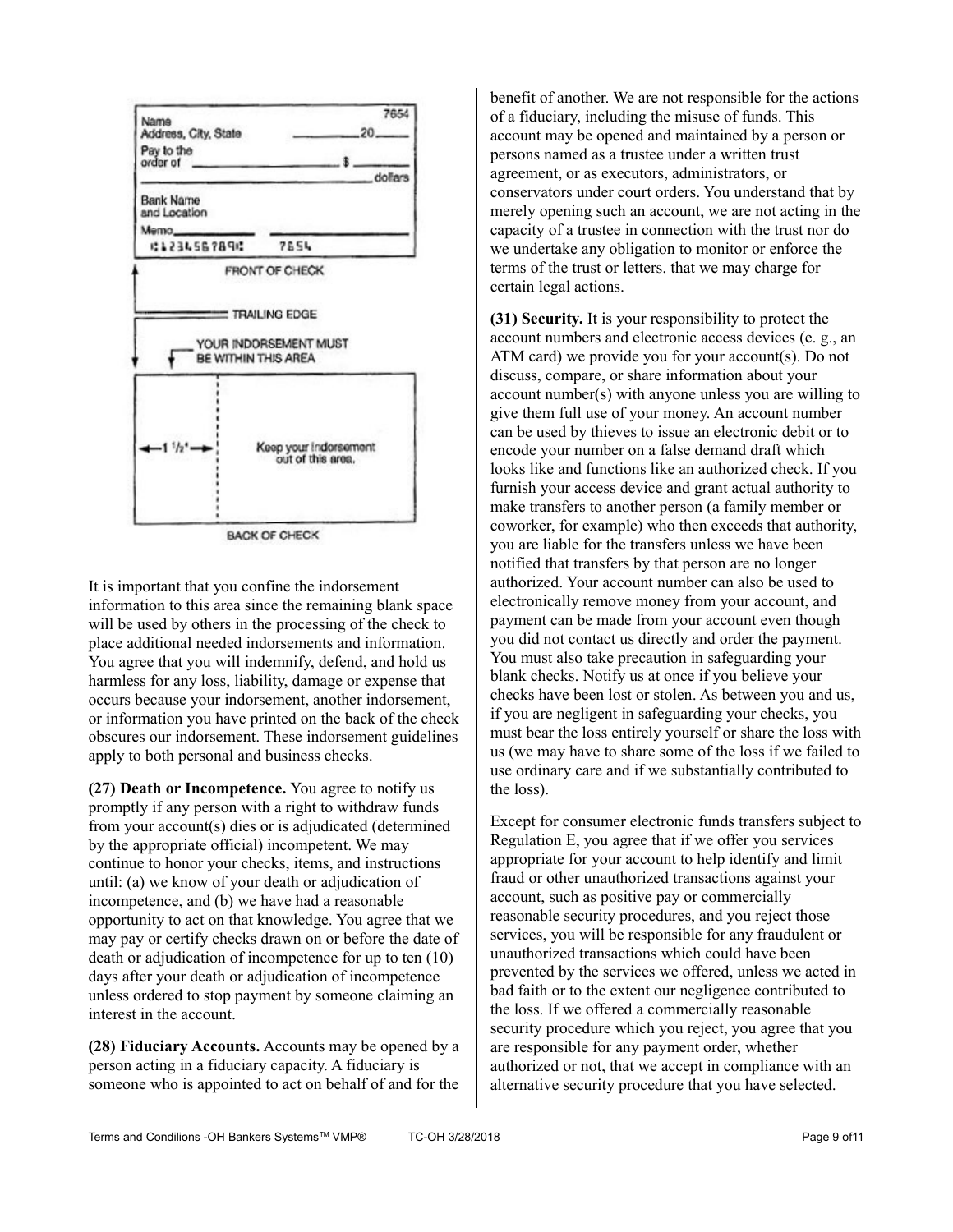**(32) Telephonic Instructions.** Unless required by law or we have agreed otherwise in writing, we are not required to act upon instructions you give us via facsimile transmission or leave by voice mail or on a telephone answering machine.

**(33) Monitoring and Recording Telephone Calls and Consent to Receive Communications.** We may monitor or record phone calls for security reasons, to maintain a record and to ensure that you receive courteous and efficient service. You consent in advance to any such recording. We need not remind you of our recording before each phone conversation.

To provide you with the best possible service in our ongoing business relationship for your account we may need to contact you about your account from time to time by telephone, text messaging or email. However, we must first obtain your consent to contact you about your account because we must comply with the consumer protection provisions in the federal Telephone Consumer Protection Act of 1991 (TCPA), CAN-SPAM Act and their related federal regulations and orders issued by the Federal Communications Commission (FCC).

+ Your consent is limited to this account, and as authorized by applicable law and regulations.

+ Your consent does not authorize us to contact you for telemarketing purposes (unless you otherwise agreed elsewhere).

With the above understandings, you authorize us to contact you regarding this account throughout its existence using any telephone numbers or email addresses that you have previously provided to us or that you may subsequently provide to us.

This consent is regardless of whether the number we use to contact you is assigned to a landline, a paging service, a cellular wireless service, a specialized mobile radio service, other radio common carrier service or any other service for which you may be charged for the call. You further authorize us to contact you through the use of voice, voice mail and text messaging, including the use of pre-recorded or artificial voice messages and an automated dialing device.

If necessary, you may change or remove any of the telephone numbers or email addresses at any time using any reasonable means to notify us.

**(34) Claim of Loss.** If you claim a credit or refund because of a forgery, alteration, or any other unauthorized withdrawal, you agree to cooperate with us in the investigation of the loss, including giving us an affidavit containing whatever reasonable information we require concerning your account, the transaction, and the circumstances surrounding the loss. You will notify law enforcement authorities of any criminal act related to the claim of lost, missing, or stolen checks or unauthorized withdrawals. We will have a reasonable period of time to investigate the facts and circumstances surrounding any claim of loss. Unless we have acted in bad faith, we will not be liable for special or consequential damages, including loss of profits or opportunity, or for attorneys' fees incurred by you. You agree that you will not waive any rights you have to recover your loss against anyone who is obligated to repay, insure, or otherwise reimburse you for your loss.

You will pursue your rights or, at our option, assign them to us so that we may pursue them. Our liability will be reduced by the amount you recover or are entitled to recover from these other sources.

**(35) Early Withdrawal Penalties** *(and involuntary withdrawals)*. We may impose early withdrawal penalties on a withdrawal from a time account even if you don't initiate the withdrawal. For instance, the early withdrawal penalty may be imposed if the withdrawal is caused by our setoff against funds in the account or as a result of an attachment or other legal process. We may close your account and impose the early withdrawal penalty on the entire account balance in the event of a partial early withdrawal. See your notice of penalty for early withdrawals for additional information.

**(36) Address or Name Changes.** You are responsible for notifying us of any change in your address or your name. Unless we agree otherwise, change of address or name must be made in writing by at least one of the account holders. Informing us of your address or name change on a check reorder form is not sufficient. We will attempt to communicate with you only by use of the most recent address you have provided to us. If provided elsewhere, we may impose a service fee if we attempt to locate you.

**(37) Resolving Account Disputes.** We may place an administrative hold on the funds in your account (refuse payment or withdrawal of the funds) if it becomes subject to a claim adverse to (1) your own interest; (2) others claiming an interest as survivors or beneficiaries of your account; or (3) a claim arising by operation of law. The hold may be placed for such a time that we believe reasonably necessary to allow a legal proceeding to determine the merits of the claim or until we receive evidence satisfactory to us that the dispute has been resolved. We will not be liable for any items that are